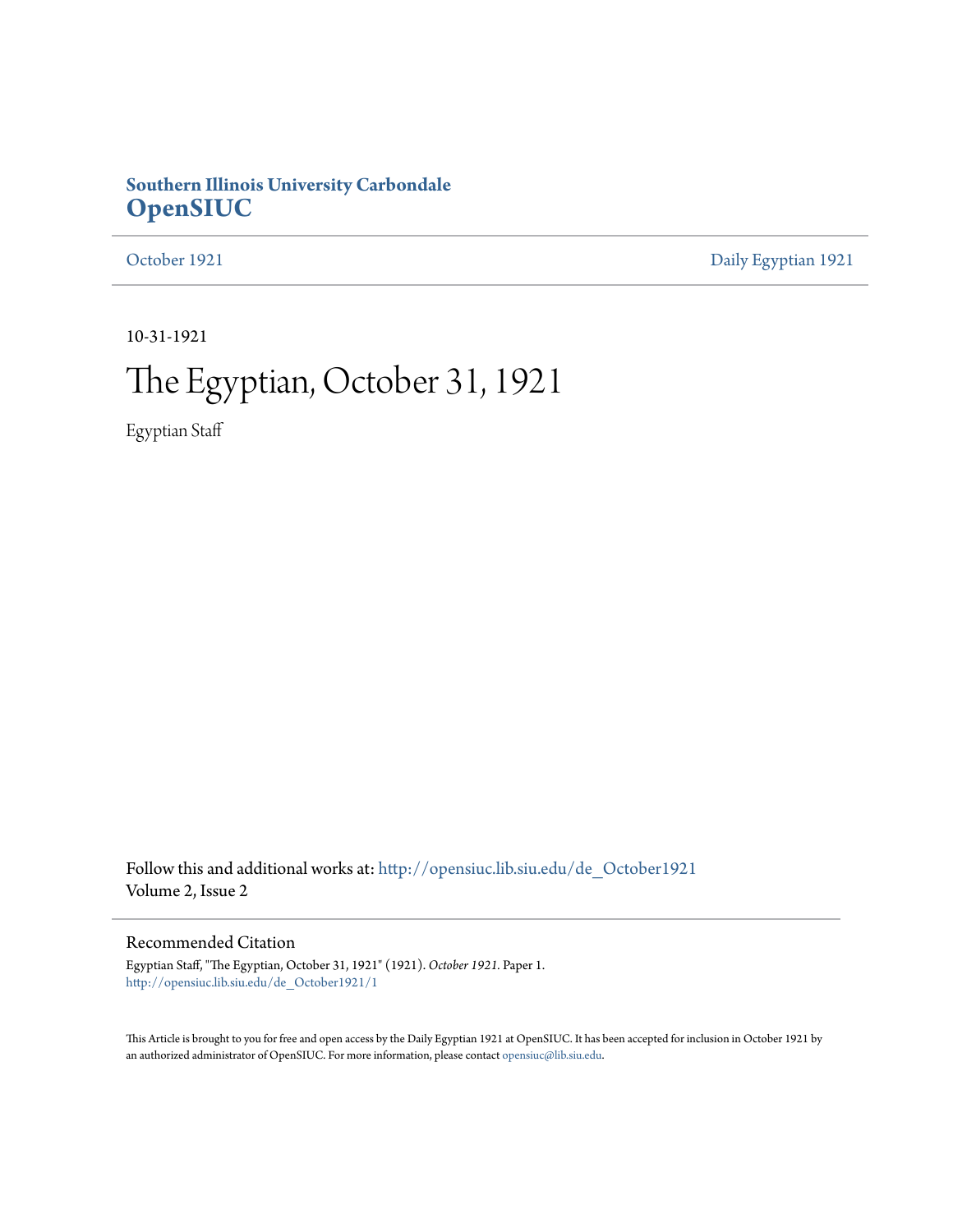'HOME-COMING, NOVEMBER 11

# THE EGYPTIAN

VOL. 2 Carbondale, Illinois, Oct. 31, 1921

No. 2

## NORMAL FALLS BEFORE MIS-SOURI TEACHERS' ATTACK 13-0

Aerial Attack of Cape Girardeau Defeats Home and are entering heartily into the task TEAM, CRIPPLED, SUCCUMBS TO Squad In Closely Fought Game<br>
Squad In Closely Fought Game<br>
outract for the photographic work to I -- For the first time in the history of

defeat Thursday last, when the Cape to within striking distance of the goal year, and who cooperated earnestly were defeated by McKendree College, toys shot forward passes over their line, a pass from Quarterback Black with the Student Management. Saturday, October 22. With Schwartz lieads for five completions for big to juden netted the mome team a as a stan, we would like to impress out of the game probably all the sea-<br>gains in different parts of the game. them, They failed on the kick, how- havin gains in different parts of the game. them. They failed on the kick, how- having their pictures made early, so backfield material is a problem of real The Normal boys played, as a rule, ever, and the score was 6-0. The Normal boys played, as a rule, ever, and the score was 6-0.  $\frac{1}{\text{that}}$  that we may be in a position to take significance to Coach McAndrews.

ed up brilliantly in the game. Each Neither team were able to score, and individual pictures, and we desire that brilliant work of Sayre, Right Halt man seemed to be doing his very best, the ball kept moving from one end man seemed to be doing his very best, the ball kept moving from one end all upper-classmen cooperate with us Back. Early in the game, Willis, Mc-<br>and it is none the less to his credit of the field to the other. The refere and it is none the less to his credit of the field to the other. The referee in having the work done immediately. Kendree Quarterback, went out with because we were deteated by a team dealt out penalties freely to each si because we<sub>/</sub> were defeated by a tean! dealt out penalties freely to each side, Group pictures of organizations and a broken collar-bone. Off-tackle<br>which had/been playing such teams and both Carbondale and Cape lost soci as St. Louis University, Rolla Miners, perhaps 40 yards on the aggregate and we sincerely hope that every principal feature of the Methodist of-<br>and Springfield Teachers' College. from penalties during the game. Huffman' played in Gardner's place in | In the second half, Otis Huffman present when the picture is taken. | In the first quarter of the game, the pivot position, Gardner being out replaced Boos on end. The Cape's Much of the success of the Obelisk Capt. Carson, winning the toss, chose second to account of a bad knee.

game, however, insofar as the team of play. Succeeding in advancing the ery member will show the true loyalty was downed on the 40 yard line. Here is concerned, was the remarkable call down the field on plunges and a ard is concerned, was the remarkable tall down the field on plunges and a and spirit of the Southern Illinois Nor-<br>ghowing of the new backfield mater- long pass, a wide end run by Grant mal University. zhowing of the new backfield mater- long pass, a wide end run by Grant mal Eniversity.<br>ial which Mac started in the game, took it over. Chambers kicked goal Austin, playing his fourth game of this time and run the score up to 13. STUDENT'S COUNCH. [ball going over to the Methodists. Ad-<br>football, his first at fullback, made a | Ah intercepted pass by Hamilton, | STUDENT'S COU football, his first at fullback, made a and hitercepted pass by Hamilton, **SIUDENI SUURUIL** vancing the ball down the field by **good** showing. Austin is a hard hit- and a long end run by Black of the **state of the state o** good showing. Austin is a hard hit- and a long-end run by Black of the **point of the point of tackle plays and end runs**. Sayre ter, and promises to develop into a Cape were the outstanding features The student council held its first carried the ball over from the 15<br>splendid man for the job made vacant of the last quarter. The game ended meeting splendid man for the job made vacant of the last quarter. The game ended meeting of the year last Tuesday at yard line around right end. Carvel<br>by Schwartz's broken, instep. Go- with the ball in the hands of Carbon- chana by Schwartz's 'broken instep. Go- with the ball in the hands of Carbon- chapel time. Most of the time was let the ball touch the ground and they forth played his first game at halfback dale on the thiry-yard-line. forth played his first game at halfback dale on the thiry-yard-line.<br>for the Normal and also promises to it is to be expected that with a eliminating one or more chanal as. Hamilton kicked off for the Normal. for the Normal and also promises to It is to be expected that with a eliminating one or more chapel as-<br>develop into a fast man for the Job. strengthened team, and some good semblies each wast in order to pro Hamilton at the other half; and Clark workowts up to the time of the Armis- vide more time for meetings of the  $\frac{1}{2}$ . The Yerds in two attempts, punted. The set quarterback completed the lineup tice Day game, that the at quarterback completed the lineup tice Day game, that the Carbondale different organizations in the school.<br>In the backfield. Lee replaced Go- boys will be in a position to do them- If was pointed out that there was not in the backfield. Lee replaced Go- boys will be in a position to do them-  $\frac{1}{100}$  was pointed out that there was not  $\frac{1}{100}$  was not  $\frac{1}{100}$  was not  $\frac{1}{100}$  was not own on an exchange of punts, and for the forth early in the second half, when selves and the team more credit. From sufficient time after chapel for the were unable to make any great gains Gofarth sustained an injury to his the dope on the two teams, the home me

liantly at , left end, catching four of forms of formeetings then and that meetings the end of the first period Huffman re-<br>the many passes shot to him during the state of the state of the state of the state of the first p the many passes shot to him during and the method could not be well attended and the school could not be well attend. Austin at guard, Austin at guard, Austin at guard, Austin going the game, until taken out in the **THE NA** the game, until taken out in the THE NORMAL IN ed because of the number of students to tack in  $\frac{1}{2}$  and  $\frac{1}{2}$  in  $\frac{1}{2}$  in  $\frac{1}{2}$  in  $\frac{1}{2}$  in  $\frac{1}{2}$  in  $\frac{1}{2}$  in  $\frac{1}{2}$  in  $\frac{1}{2}$  in  $\frac{1}{2}$ jury. The, at the fullback position, MARDI GRAS catch early trains or cars for their horing under the disadvantage of reduced by his weight, is a good plunger, exided by his weight, is a good plunger, **interest, in the Maroons** in nearby towns. ' much inferior weight, the Maroons and a hard hitter. Carbondale invar-<br>and a hard hitter. Carbondale invar- The Normal was weil represe and a hard hitter. Carbondale invar- The Normal was well represented in Counting the county organizations managed to hold the Purple well in the sec-<br>iably lost on an exchange of punts.

man of Carbondale kicking off. Cape an active part in the parade, but in  $\begin{vmatrix} \text{arcc} & \text{arcc} & \text{arcc} & \text{arcc} \\ \text{arcc} & \text{arcc} & \text{arcc} & \text{arcc} \\ \text{arct} & \text{arcc} & \text{arcc} & \text{arcc} & \text{arcc} \\ \text{arcc} & \text{arcc} & \text{arcc} & \text{arcc} & \text{arcc} \\ \text{arcc} & \text{arcc} & \$ failed to make 10 yards on their first the past few years has not taken any places and meeting times for them. line. four downs, and the ball went to Clark part as a school. However, individu- The council voted to recommend Early in the second half, McHenry, on a punt. Clark was unable to make als from the school have participated.  $\frac{1}{2}$  that Tuesdays and Thursdays be used left end, carried the ball 50 yards prst down, and punted on the fourth. There were ten floats in the line last for these meetings and that chapel around right end on a criss-cross This series of performances was kept night as follows: Agriculture, An- be d This series of performances was kept night as follows: Agriculture, An- be, dispensed with on those days. Pres- Llay, being stopped by Gardner. From up during the game to a great extent. thony Hall, Zetetic Society, Christian is thrown with on those days. Then it was easy for a McKendree<br>the Missourians usually getting the Associations; Socratic Society, Eng- mendatio the Missourians usually getting the Associations; Socratic Society, Eng- mendation so far as Tuesday was husky to carry it on over the lime Detter of it on the punts. More often. lish, Domestic Art, Training School and a half holiday for October 31, but line, goal being kicked by Farris, too, Cape made their allotment in Commerce, and Fine Arts. We shall crion too, Cape made their allotment  $\ln$  Commerce, and Fine Arts. We shall edited a natural for occupation  $\frac{1}{\ln 2}$ the four downs. It was late in the give a more extended notice next first quarter when, after a series of week. The continued on Page 5) (Continued on Page 5) (Continued on Page 5)

The Maroor, went down for another successful rushes had carried the ball

steadily, but succumbed to the aerial The second quarter went pretty advantage of discounts. Mr. Steven- The Methodist attack was steady of discounts. Mr. Steven- The Methodist attack was steady of discounts of the Method

## ATTENTION, PLEASE!

The work on the Obelisk is now well under way. Many of the staff members have tbeir work before them, and are entering heartily into the task

The business manager has let the contract for the photographic work to Mr. Stevenson, whose work on the  $\cdot$  For the first time in the history of Annual was very satisfactory last  $\mid S$ . I. N. U. Football, the Normal men

com penalties during the game.  $\begin{bmatrix} \text{member of every organization will be } \text{fensive play.} \\ \text{In the second half. Otis Huffman present when the picture is taken.} \end{bmatrix}$ 

luncheon could not get back in time the hands of the enemy.

iably lost on an exchange of punts. . the Mardi Gras . parade last night. there are more than seventy organiza-<br>The first quarter opened with Huff- Some few years ago the school took tions in the school and it has bosomia Some few years ago the school took tions in the school and it has become ond period, but were themselves un-<br>an active part in the parade, but in a real problem to provide meeting able to advance the ball near the goal

## NORIWAL LOSES TO McKENDREE, 20-0

to Juden netted the home team a As a staff, we would like to impress out of the game probably all the sea-<br>touchdown, the first of the season for upon the students the necessity of son. Carter also out, the scarcity of

ffensive ma(de by the home team. much the way the first one did, with son will be in his studio each Thurs- throughout, and especially noteworthy<br>However, the team, as a whole show- reference to the manner of the play.  $\$ day, Friday and Saturday to take the on the side of the Purple was the and both Carbondale and Cape lost societies must be taken at the school. plays and long end runs were the perhaps 40 yards on the aggregate and we sincerely hope that every principal feature of the Methodist of-

of '22 will depend on the part played to defend the North Goal, and Mc-The most noticeable feature of the quarter on very much the same style by the students, and we trust that ev- Kendree kicked off to Hamilton, who game, however, insofar as the team of play. Succeeding in advancing the ery were unable to make first down, the

strengthened team, and some good semblies each week in order to pro- and McKendree, after making six workouts up to the time of the Armis- vide more time for meetings of the Vards in two attempts, punted. The the dope on the two teams, the home meetings; that students who walked to put them in reach of a touchdown.  $\frac{1}{2}$  loys should be able to reverse the a considerable distance at roon for The quarter ended with the ball in a luncheon could not get back in time the hands of the enemy. Toward

By concentrated play, although la-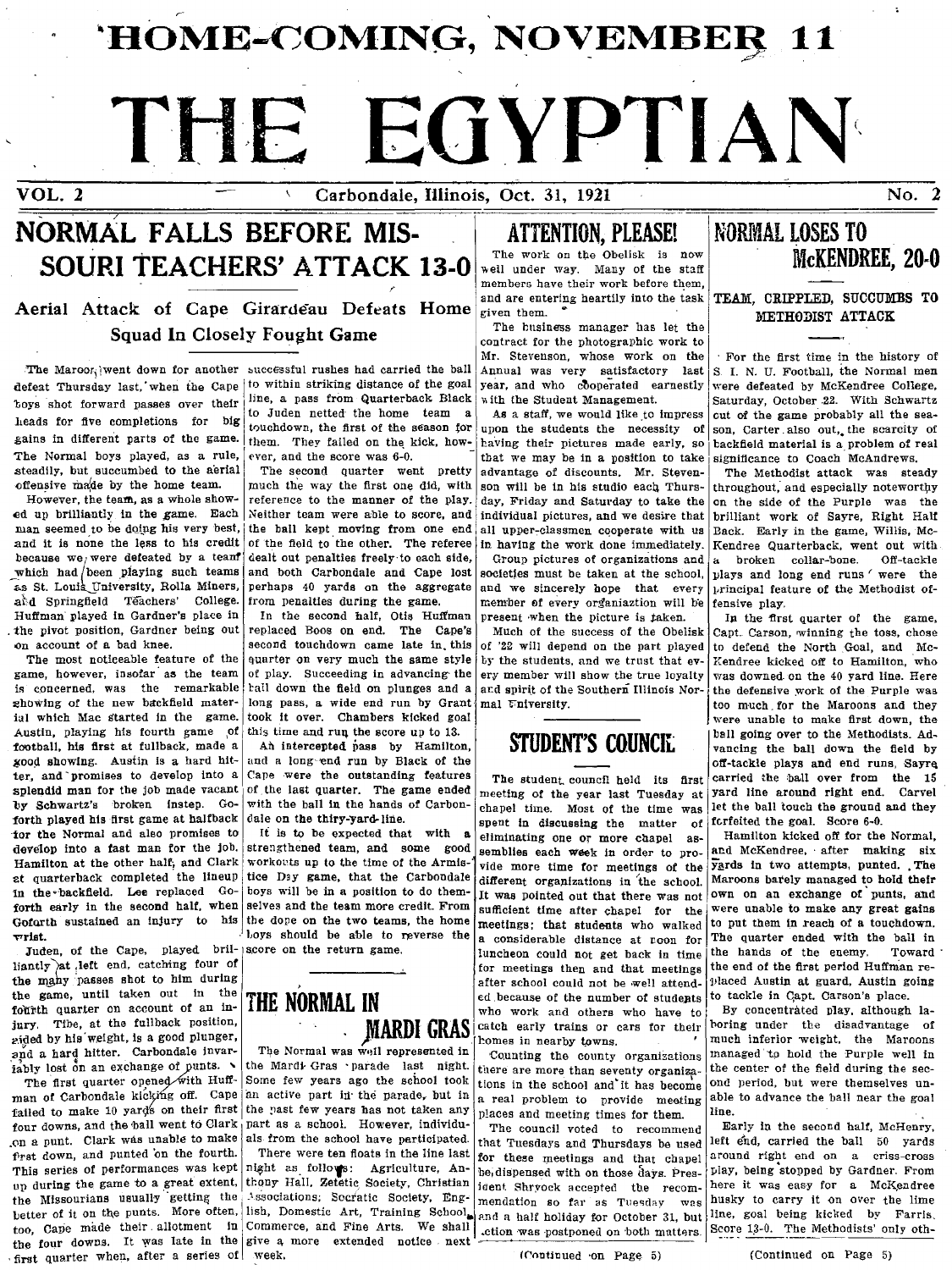Page Two

## THE FACULTY PAGES

Mr. Felts and Mr. Bryant of the Fa-<br>culty were in Urbana, Saturday, Oct. culty were in Urbana, Saturday, Oct. Miss Erbyl Gram was a week end 22, and saw the Wisconsin-Illinois visitor at Stonefort. <sup>22</sup>, and saw the Wisconsin-Illinois visitor at Stonefort.<br>foot-ball game. Mr. Biyant went over The girls who were lucky crough turne. Dewey Pruch -foot-ball game. Mr. Bryant went over The girls who were lucky enough tume, Dewey Brush.<br>from Peoria where he had attended a to, get in one the fried fish and dill 2. The girl with the prettiest  $EMDIMIP$ state conference of institutional bus-<br>insection of the state of the Miss Ethel Cestume, Glanche Green and Ruth<br>insection of the miss Ethel Technical Technical Designation iness agents. Mr. Felts went over brought back with her last Sunday Lambert.<br>from Winchester where he had been from winchester where he had been evening wished she would go home 3. The boy with the funniest cos-<br>one of the instructors in the Scott  $\begin{bmatrix} 1 & 0 & 0 \\ 0 & 0 & 0 \end{bmatrix}$  and  $\begin{bmatrix} 3 & 0 & 0 \\ 0 & 1 & 0 \end{bmatrix}$ County Teachers' Institute that week.

of the entire trip was a wiener roast. Ders returned Sunday night after tume, Blanche Greer .<br>at Chrystal Lake, given on Saturday, spending a few days in Centralia. | 5. The one who stayed masked at Chrystal Lake, givea on Saturday I spending a few days in Centralia.<br>I Saturday I spending by the Egyptian Club, an or-<br>Leone Smith, Ruth Walters, R ganization of S. I. N. U. graduates in  $J$ Opes and Myrtle Hill were among attendance and University There the University Theory is the Who went with Mr. Colver's attendance-at the University. There those who went with Mr. Colyer's are fifty-three members of this club physiography class to Makanda last and chout think were present. and about thirty were present. Saturday.<br>After a hountiful feed of wieners. Mrs. Burns from Mounds spent Sat.  $1.000A$ L BOY ACTIVE

apples, hananas and marshmallows, urday and Sunday with all same the S. I. N. II, school some and Miss Catherine Wilson.  $11$  sang the S. I. N. U. school song and Illinois Loyalty. After several blood- Why did Helen Mohlenrhock make CHAMPAIGN, Oct. 27—Mr. Arthur curdling ghost stories had been told such a hurried exit from Room 20 Browne, Carbondale, was one of the nine "rahs" were given for each of the on last Tuesday morning? For in- workers in the University of Illinois visiting Profs. as they left for the car formation ask either Catherine Wil- Memorial stadium campaign, which i visiting Profs. as they left for the car correction ask either Catherine Wil- Memorial stadium campaign, which in to make their train.

Mr. Felts remained over until Sun- trude Ewald or Winifred Kugler.<br>day afternoon to visit with his daugh-  $\overline{a}$  a group of girls, which consiste day afternoon to visit with his daugh- A group of girls, which consisted of  $\begin{bmatrix} \text{men, a welling} \text{the student total to} \\ \text{ter, Genevieve, who came down from Earth, Norria, Right Reed, Zoe Fuller.} \end{bmatrix}$  the million mark, as practically \$700,ter, Genevieve, who came down from Ruth Norris, Edith Reed, Zoe Fuller- the million mark, as practically \$700,-<br>Madison to see the game and visit ov- the viole Luriz, and several others 000 was pledged in a similar drive Madison to see the game and visit ov- ton, Viola Lurtz, and several others  $|000 \rangle$  was pledged in a similar drive on the veek-end with Miss Virginia welled to Make the veek-end with Miss Virginia Myers, who is attending the U. of I. They say they went on a picnic, but In addition to serving on one of the Miss Helen Wycoff of Alton. Miss  $\begin{bmatrix} \text{m} & \text{m} & \text{m} \\ \text{m} & \text{m} & \text{m} \end{bmatrix}$  and  $\begin{bmatrix} \text{m} & \text{m} \\ \text{m}$ Miss Helen Wycoff of Alton, Miss we all believe that they really went major committees, Mr. Browne work-<br>Felts' room-mate, came down with her  $\frac{1}{1}$ , i.e. Mr. Caleryle Garrer, i.e. ed practically night and day soliciti Felts' room-mate, came down with her  $\left| \text{to join Mr. Colyer's Geography class.} \right|$  to  $\text{M}_1$ ,  $\text{M}_2$  to  $\text{M}_3$  that denote the  $\text{M}_2$ 

that the Carbondale students at U. of even before the stadium in the Stadium and the Stadium in the Stadium in the Stadium in the Stadium in the Stadium in the Stadium in the Stadium in the stadium in the campaign, open-1. are the finest looking students on **fund in a nation wide campaign, open-**<br>the campus. **In the campus of the campus** open-<br> $\frac{1}{2}$  and in a nation wide campaign, open-<br>the campus.

j

it home folks in Sparta over the week end. Here a fire was made and the wiener

dent, went to Willisville last week to visit his sister who is ill.  $\begin{bmatrix} \text{in games, yields} \\ A \text{^damped} \end{bmatrix}$  in games, yells, and singing.

day to Mr. and Mrs. James Montague of Memphis, Tennessee. Mrs. Mon tague will be remembered as Miss SENIOR DANCE Jennie Mitchell, former instructor in

a joint meeting of the Williamson and strange noises. Spooks and County teachers and farmers at Mar- witches yied with each other in mak-County teachers and farmers at Mar- witches vied with each other in mak-<br>ion on Saturday afternoon.

in Pittsburg. horses, and caused terror to reign.

Miss Leah Cockran spent Sunday But at last the witches and ghosts  $\text{in}'$  Murphysboro with her cousin, proved to be only merry girls and Miss, Helen Smith. boys. and the entertainment took the

Miss Emma Snook went home Fri- $\vert$ ning. A delicious luncheon was serv-

to. get in one the fried fish and dill  $\begin{bmatrix} 2 \\ 1 \end{bmatrix}$ . The girl with the prettiest every week end.  $\vert$  tume, Edward Wilson.

One of the most delightful 'features' Miss Mary Peace and Faye Cham- 4. The girl with the funniest cos-<br>One of the most delightful 'features hers returned Sunday night after tume, Blanche Greer

Leone Smith, Ruth Walters, Ruth the longest, Adam Reed.<br>Jones and Myrtle Hill were among

After a bountiful feed of wieners, Mrs. Burns from Mounds spent Sat. Moon bor ACITYP

such a hurried exit from Room 20

walked to Makanda last Saturday.  $\begin{bmatrix} \text{the campus last spring,} \\ \text{In addition to serving on one of the} \end{bmatrix}$ 

tetic Society Friday evening. FILL REPORT THE REPORT REPORT REPORT REPORT REPORT REPORT THE STATE SOCIETY OF THE DRIVE STATE SOCIETY OF THE STATE SOCIETY OF THE STATE STATE STATE SECTION AND REPORT OF THE STATE SOCIETY OF

## **MASSAC AND POPE COUNTY**

On Thursday night, October 20, the  $\begin{bmatrix} \cosh 0 & \cosh 0 & \cosh 0 & \cosh 0 & \cosh 0 & \cosh 0 & \cosh 0 & \cosh 0 & \cosh 0 & \cosh 0 & \cosh 0 & \cosh 0 & \cosh 0 & \cosh 0 & \cosh 0 & \cosh 0 & \cosh 0 & \cosh 0 & \cosh 0 & \cosh 0 & \cosh 0 & \cosh 0 & \cosh 0 & \cosh 0 & \cosh 0 & \cosh 0 & \cosh 0 & \cosh 0 & \cosh 0 & \cosh 0$ **PERSONAL MENTION** students of Massac County Joined Note; Arthur Brown is the son of forces with those of Pope County for  $\begin{bmatrix} \text{Pror. G. M. Brown. He finished the} \\ \text{Normal in 1918, and was Editor-in-} \end{bmatrix}$ Mr. Ralph Turner was a  $\overline{St}$ . Louis the purpose of having a good time. Normal in 1318, and was Editor-in-<br>They met at the next it and not be the chief of the Egyptian (monthly) that visitor last Saturday. They met at the north gate of the Couer Microsoft Monthly (COU) Miss Elizabeth Weir expects to vis- Normal at six o'clock and hiked down<br>home folks in Sparta over the week the railroad track for a mile or so. Roy White, a senior college stu- roast praper began. After the "eats" not went to William last week were disposed of the crowd engaged

A daughter was born last Wednes- Miss Gibbons, of the Mathematic<br>r to Ma and Mrs. James Montague, Department, chaperoned the party,

Dramatic Art in the Normal.  $\begin{array}{c|c} \n\text{On Friday, the 28th the Army W.} \\
\text{Mr. Felts of the Faculty addressed was the scene of many weird signals.}\n\end{array}$ was the scene of many weird sights ing the place grotesque and uncanny. Miss Helen Mohlenbrock visited Gypsies read your hand and told your her aunt in Murphysboro last week fortune. The magic fish pond vieldfortune. The magic fish pond yieldend. . . . . . . ed up fishes strange and new. They<br>Miss Mary Sturm spent a few days screamed like demons, snorted like screamed like demons, snorted like

Miss Ruth Keith, visited over the form of a dance. An excellent or-<br>week end with home folks. chestra furnished music for the eve- $\int_a^b$ 

day evening to spend until Monday  $\left| \begin{array}{c} e_d \\ h$  consisting of home made pumpkin with her parents with her parents.<br>
Miss Erbyl Gram was a week end Prizes were given as follows.

THE EGYPTIAN

make their train.  $\begin{vmatrix} \text{son, Ruth Hanna, Myrtle Hill, Ger} \end{vmatrix}$  the plus drive this fall, netted \$300,-<br>Mr. Felts remained over until Sun- trude Ewald or Winifred Kugler 600 among the University's 3.500 fresh-

Miss Myers' guest also. Majorle Pyatt '20, visited the Ze- funds and was one of the honor soli-<br>Messrs. Felts and Bryant report Majorle Pyatt '20, visited the Ze- citors of the drive.

reach the  $2,500,000$  goal, estimated cost of the new structure.



The Pencil

This is but one of many exclusive features which have gained millions 'of friends for EVERSHARP.

EVERSHARP repreomy. Only the lead is used, only the lead replaced.

Come in and See our wide assortment of styles, sizes and finishes -all made with jeweler precision to last a lifetime. It will give you permanent writing satisfaction.

Get yours today. 50c to \$65.00. Sold by

Weiler-Fritts

।<br>इ



Student's Headquarters

<u> Kara (Kumang Kumang Kumang Ku</u>

**ANA** 

 $-$ FOR $-$ 

Special Attention Given Phone Orders

TROBAUGH, lAND SON 508 West 'College .' Phone 286X

Vilken Thirsty

ENTSMINGER "S FINE ICE CREAM AND CANDIES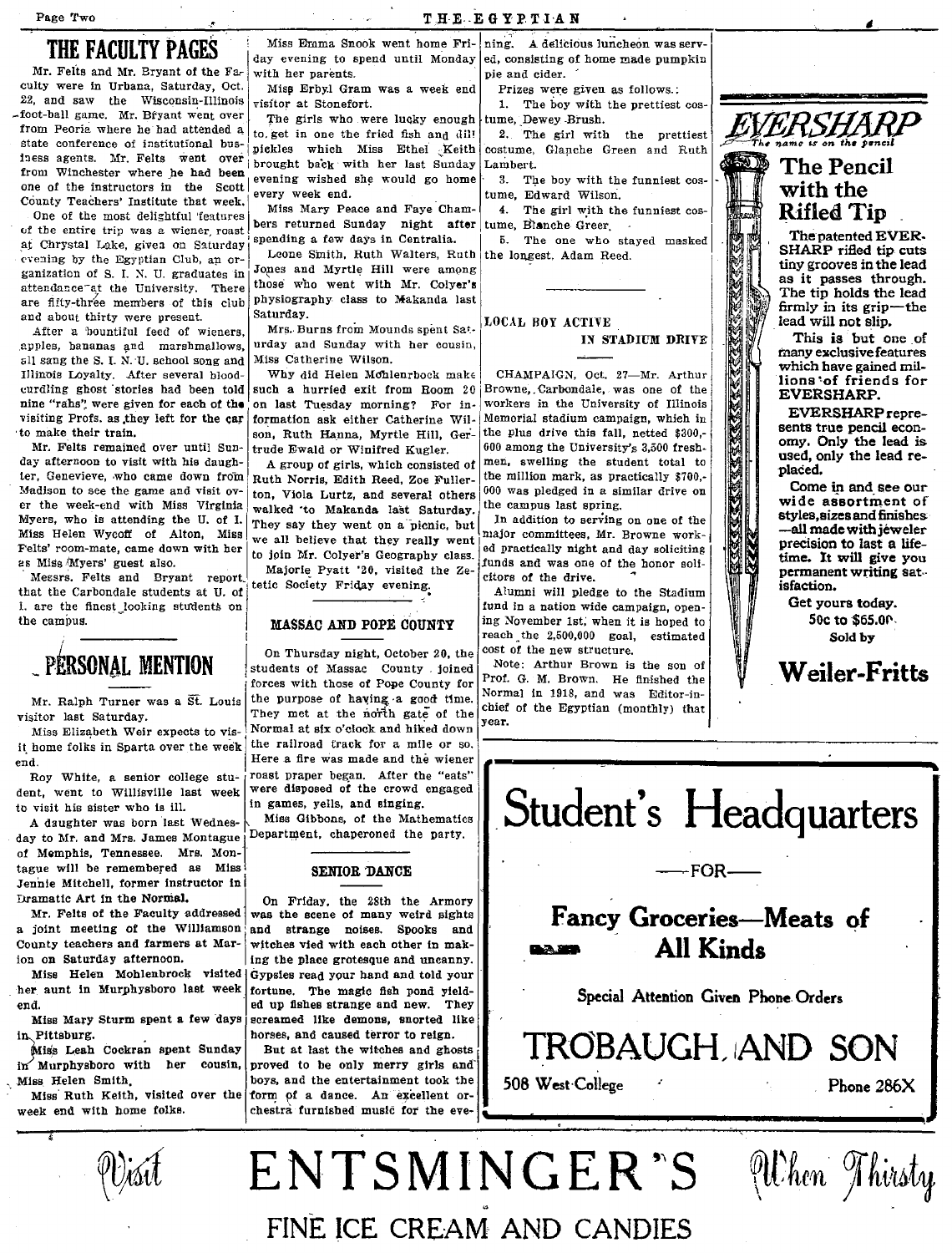## **DÖ IT WELL**

"Anything worth doing at all is worth doing well."

Small tasks well done is the foundation for the great opportunities of life. Each lesson well learned is a firm step upon the road to success. Most of you may become teachers. They of all people, need to have learned each lesson well. Many of you will take up some other occupation, but whatever it happens to be, there will be one fundamental requirement to perform your work successfully, and that is A GOOD EDU--CATION. True, some of our great men had not the opportunity to go and school activities. to even the public schools, but in all cases you will find they achieved | rel. Here the pupils engage in chorus their success by acquiring an education through experience and hard, earnest study whenever they could seize the time. As a business woman, and one who has had experinece in placing stenographers, bookkeepers, salesmen, managers, etc., through an employment bureau of a large city, I would like to say to all young people, those of you who are going to be able to fill life's biggest places are those who have learned to do each day's task to the best of your ability, for when the golden opportunity of each life comes, no amount of "cramming" will avail. The daily task well done is what counts.

CLARA PRATT, Class '02

Lyndon Hancock, Howard Walker and Alice Barrow have been named a committee to arrange for the Friday programs in chapel which is to be a student's program.

The committee will appreciate very much your cooperation in this movement.

Please tell the committee of any one who can and is willing to take their part in these exercises.

COMMITTEE.

## **JUNIOR HIGH**

The Junior High school under the present organization was established in 1917. At that time the University High was absorbed by the Normal and the entire upper floor of the Allyn building given over to the work of the Junior High. This added space, made it possible to organize the department more fully. The Junior High is composed of the upper three grades of the Training school, which plan is in accord with the six-three-three method of organization now followed by many of the best school systems of the country.

The classes are taught by the seniors of the Normal under conditions similar to those found in the public schools where departmental work is carried on. This affords a splendid

opportunity for training for those students who wish to prepare for teaching in the Junior or Senior high school

Because of the necessity of adapting the program to dormal schedule and the dependence upon student teachers, it is almost impossible to provide all the features of special training characteristic of typical Junior High organizations. However, by taking advantage of the opportunities offered by the physical, biological and domestic science laboratories, the manual training shops, the music department, the state farm, and the gymnasium of the normal departments, pupils are given some choice in subject matter

The Junior High has its own chasinging, render special selections of music, give readings, deliver compositions of especial merit and have debates. At this time they also plan socials and games, and talk over matters of general interest to the school. It is a standing rule that no money shall be spent from the Junior High fund until the matter is decided by vote at the chapel hour. The pupils make their own money and have a voice as to the manner in which it shall be spent.

Teams are organized in all the various forms of athletics, such as haseball, volley ball, captain ball, basket ball and track. The girls come in for their share having teams in volley ball and captain ball, besides engaging in an athletic point system which runs the entire year. At the close of the year, sweaters are presented to the seven boys who make the basket ball team and letters, to the girls who reach a certain standard in the point system.

Two literary societies have been organized and each pupil must be a member of one or the other. Programs are given on special days and occasionally on Friday afternoons. The two societies take turns in preparing these programs and much interest is created by this friendly rivalry.

Taking everything into consideration the pupils of the upper three grades of the Training school have sufficient opportunity for developing special tastes and talents to enable them to rightfully call their organization a Junior High School.

### **SOCRATIC NOTES**

The musical program last Friday evening arranged by Norma Keen was very successful. Every number was enthusiastically encored.

The reading given by Evelyn Davis added much attraction to the program and showed unusual talent.

The numbers selected by the orchestra were very appropriate for the occasion, in as much as the program was musical.

## **PROGRAMS**

Illinae, Tuesday, November 1, 1921. 4:15. Debate, Resolved, that France should disarm-extemporan-

If you have an idea about this come out and see if it is brought out. If you are forced to admit that you know nothing about such an mportant subject, now is your chance to find out.

The debate last week was won by the negative.

Y. M. and Y. W. Tuesday. November 1, 1921. 6:30.

The Y. M. and the Y. W. will hold a joint meeting this evening in the association hall. Mr. Wham will be the speaker of the evening. Come out and hear something worth while.

Agora, Monday, November 7, 1921  $6:30.$ 

Debate: Resolved, that, the state should control Primary and Secondary Education. Aff. C. Neely, R. Walter; Neg. A. Becker, C. Fegley. Optional, V. Loy.

Forum Tuesday, November 1, 1921.  $7:00.$ 

Debate: Resolved, that the U. 3. should intervene in Mexico. Aff. Chas. Gabbart, Fred Massey; Neg. Adam Reid, Leo Gardner.

Zetetic Society Friday, November 4, 1921. 7:15. 1. Music ....... Prof. G. C. Bainum

- 2. Mock Wedding ..... Nellie Thies
- 3. Dance ..........Leona Smith 4. Reading ............ Cary Davis 5. Stunt .............Ted Carson You can't afford to miss the above

treat

Socratic Program, Friday, Nov. 4th,  $7:15$  P. M.

Jokes-Theresa Bunting and Mary Roberts.

- Music-Gladys Smith. Reading-Mary Connaster.
- Talk-Charles Sattgast.
- Music-Socratic Orchestra.

Surprise-Ralph Warren and Lulu Watson.

## STRUT AND FRET

Strut and Fret held its first meeting | MON. & TUES., NOV. 7TH & 8TH of the year in the Auditorium Thursday evening.

Plays are already ordered and the different sections will begin practice at once. Organizations desiring Strut and Fret to put on a play for them, may see Miss Trovillion or the president for further information.

The officers elected for this year are: President, Bernard Lollar; Vice- Holidays Always. President, James Bennett; Secretary, Agnes Lentz.

JEWELER C. E. GUIM OPTOMETRIST



WED., NOV. 2ND

liheatre

will show pictures of the schools the Hallowe'en festivities and a hundred individuals.

**THURSDAY: IRENE CASTLE** in "THE INVISIBLE BOND"

Rolin Comedy, Mutt and Jeff

**FRIDAY:** THOMAS H. INCE'S "BEAU REVEL"

Florence Vidor, Lloyd Hughes and Harold Lloyd Special Comedy

> **SATURDAY: BRYANT WASHBURN** in "A FULL HOUSE" **RUTH ROLAND in** "THE AVENGING ARROW"

**THOMAS MEIGHAN** in "THE CITY OF SILENT MEN" Mutt and Jeff, Topics of the Day

Matinees Fridays, Saturdays and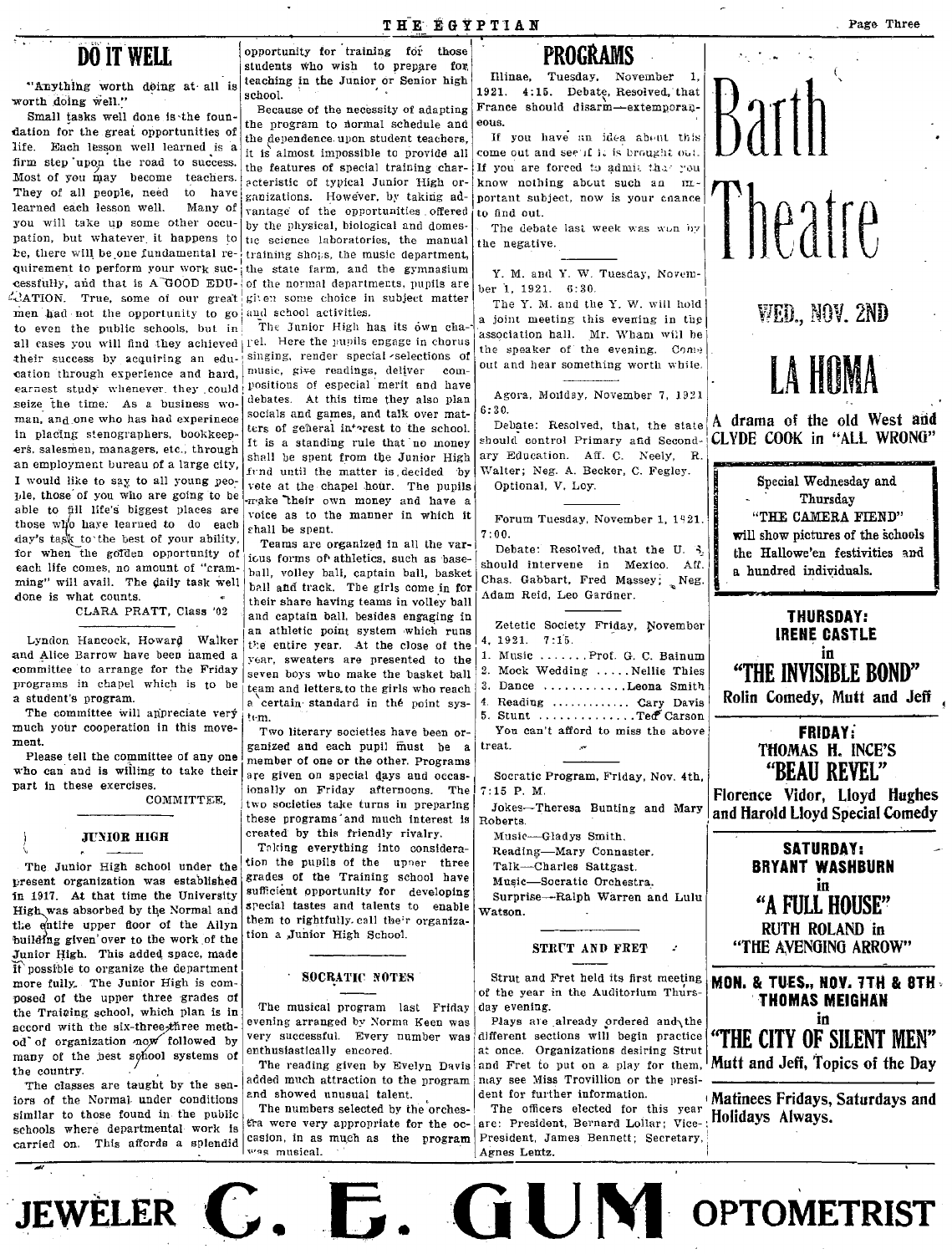### THE EGYPTIAN

## THE EGYPTIAN

Entered as second class matter at the Carbondale Post-Office nnder the Act of March 3, 1879.

Published Every Week During the Collegiate Year by the Students of Southern Illinois Normal University, Carbondale, Illinois. Subscription Price ............ \$1.50

Advertising rates \$12 per page, smaller space at a proportional rate, subject to change.

Editor .......... Earl Y. Smith, 21 Associate Editor ... H. S. Walker, '22 Organization Editor ........... ............. Ranson Sherretz, '23 Social Editor .... Maude Bratten, '22 News Editor ...... Norma Keene, '22 Athletic Editor .... J. D. Wright, '23 Typist ........... Mary Roberts, '23 Faculty Advisers ...... E. G. Lentz Mae Trovillio  $\mathbf{r}$ **BOARD OF DIRECTORS** 

Cail Boston ...................... '27 Dee Lambird ................... '25 Max McCormack ................. '24 Paul Chance ..................... '23 Violet Spiller .................... '22 Jesse Stewart .................. '21.

Our faith in the team is unshaken. The boys are game losers and will yet win victories for us. Just wait 'till the Cape meets on our own field. The game on Armistice day will be the best game you ever saw. Have you invited the home folks to see this game?

We welcome suggestions from our subscribers. We invite helpful criticism at all times, particularly from the faculty. Of course we seserve the right to use our own best judgment with regard to the making of the paper. We are responsible you know.

سطاف وين Thus far we have had very generous support in the way of excellent contributed articles. We hope our subscribers will continue making contributions. Get your copy in early; write. re at legibly and correctly on one of the papers. Publication is sometimes deferred on account of lack of space.

### BETTER SPEECH WEEK

The week of Nov. 6 to 12 will be an important one for the English speaking people of the United States. It is a week that will be observed in  $\frac{1}{M}$  Miss Bowver, are going to Champaig: every school in the nation-a week Friday to arrange details with the in which everybody is to watch his university in regard to our college speech so carefully that bad English entrance examination credits. While will be put to rout, never to return. there they will also take the first

started in February, 1915, by the Na- for our school. The faculty feel that tional Council of Teachers of Eng- we should now be in Class B.

lish" for the purpose of interesting Americans in "conserving our melodious English tongue and improving our national speech manners." This National Council has had associated with it a list of a hundred seventy persons representing prominent teachers, school superintendents, heads of business colleges, actors, teachers of dramatics, singers, physicians, 1entists, editors and writers. Speech week is a concentrated effort toward rousing public sentiment to the need and the possibility of improving the speaking voice and raising the standard of speech usage in daily life. This Better-Speech Movement affords us an opportunity to bring into the daily routine of school life the freshness of vision which comes to him who knows the joy, however brief it may be, of adequate self expression.

Elaborate plans are now being made by the English department in the Normal to observe Better-Speech Week in all the English classes. Minute Men will be chosen from the Rhetoric classes to give talks in chapel each day of the week. A play, "Bad English is Court Martialed" will be presented Thursday morning in chapel. The cast for the play will be made up of the pupils from Miss Bowyer's and Miss Trovillion's Grammar and English I. classes.

The English students have taken great interest and shown much enthusiasm in the Better-Speech drive, each pledging himself a committee of one to see that the eleventh commandment, "Thou Shalt Not Murder Thy Mother Tongue" is not broken.

### DIRECTORY OF ADVERTISERS

| Without the generous support of                                                                                                                                                                                                                                                                                                                                                 |                |
|---------------------------------------------------------------------------------------------------------------------------------------------------------------------------------------------------------------------------------------------------------------------------------------------------------------------------------------------------------------------------------|----------------|
| our local merchants and advertisers                                                                                                                                                                                                                                                                                                                                             |                |
| this paper would be financially im-                                                                                                                                                                                                                                                                                                                                             |                |
| possible. Help your paper by giving                                                                                                                                                                                                                                                                                                                                             |                |
| them your trade. Tell them that you                                                                                                                                                                                                                                                                                                                                             |                |
| appreciate their support.                                                                                                                                                                                                                                                                                                                                                       |                |
| Baptist Church  5                                                                                                                                                                                                                                                                                                                                                               |                |
| Barth Theatre  3                                                                                                                                                                                                                                                                                                                                                                |                |
| Benson, R. G. $\ldots$                                                                                                                                                                                                                                                                                                                                                          | $\overline{4}$ |
| Bridges, R. E.                                                                                                                                                                                                                                                                                                                                                                  | 5              |
| Carbondale Candy Kitchen                                                                                                                                                                                                                                                                                                                                                        | 7              |
| Cherry "Dick"                                                                                                                                                                                                                                                                                                                                                                   | s              |
|                                                                                                                                                                                                                                                                                                                                                                                 | 4              |
| Entsminger's $\overline{u}$ , $\overline{u}$ , $\overline{u}$ , $\overline{u}$ , $\overline{u}$ , $\overline{u}$ , $\overline{u}$ , $\overline{u}$ , $\overline{u}$ , $\overline{u}$ , $\overline{u}$ , $\overline{u}$ , $\overline{u}$ , $\overline{u}$ , $\overline{u}$ , $\overline{u}$ , $\overline{u}$ , $\overline{u}$ , $\overline{u}$ , $\overline{u}$ , $\overline{u}$ | 2              |
| Gum, $\mathcal{G}, \mathcal{F}, \ldots, \ldots, \ldots, \ldots$                                                                                                                                                                                                                                                                                                                 | 3              |
| $L$ aney's 10c Store                                                                                                                                                                                                                                                                                                                                                            | 6              |
| Morgan & Co.                                                                                                                                                                                                                                                                                                                                                                    | 5              |
| $0. K.$ Barber Shop                                                                                                                                                                                                                                                                                                                                                             | 6              |
|                                                                                                                                                                                                                                                                                                                                                                                 | 8              |
|                                                                                                                                                                                                                                                                                                                                                                                 | 2              |
|                                                                                                                                                                                                                                                                                                                                                                                 | 2              |
| Weiler & Fritts<br>Winters $\ldots$ , $\ldots$ , $\ldots$                                                                                                                                                                                                                                                                                                                       | 7              |
|                                                                                                                                                                                                                                                                                                                                                                                 | ę.             |
| Yellowhood<br>the contract of the contract of the contract of the contract of the contract of the contract of the contract of                                                                                                                                                                                                                                                   |                |
|                                                                                                                                                                                                                                                                                                                                                                                 |                |

A committee of the faculty, consisting of Mr. Boomer, Mr. Colyer, enc The better speech movement was step towards getting a higher rank



## Bill, Sam and Tom **BARBERS**

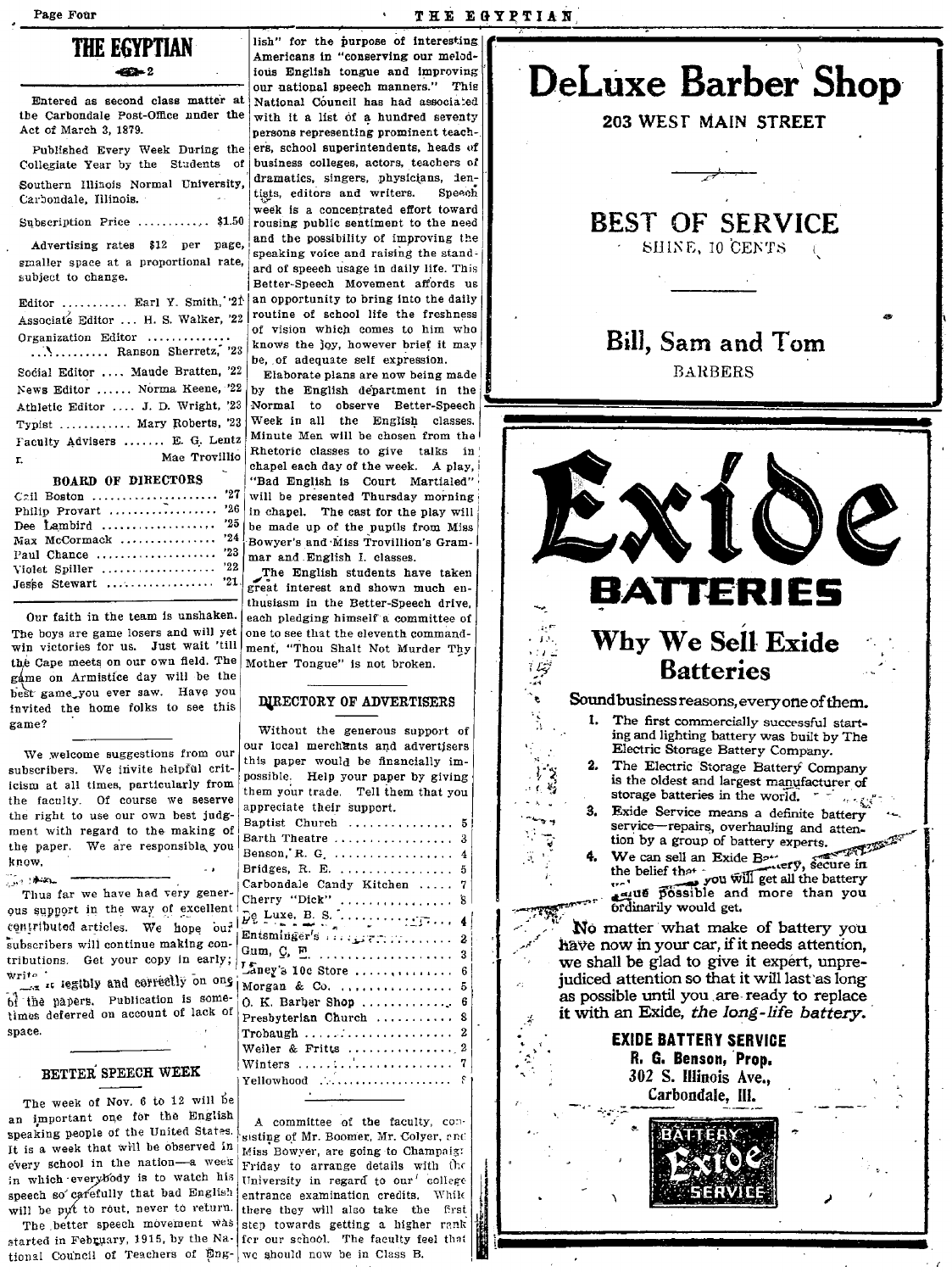### NORMAL LOSES

(Continued from Page 1) er touchdown was made in this quarter, also, when after another long end run, this time around left end, Sayre, Miller and Laundenburg went over for another six points, made seven by }f'arrls. Score 20-0.

In the fourth quarter the Normal defensive tightened down and In one case, held the Purple for four downs when only three yards away from the goal line. Early in the fourth quarter the Maroons, carrying the ball, came close to making a touchdown. STUDENT'S COUNCIL Futsminger caught a thirty-yard pass (Continued from Page 1) from Hamilton, and added ten to it The council this year is con f: om Hamilton, and added ten to it The council this year is composed before being stopped. However, close of fourteen members, two more than to the goal line, Ham fumbled, and last year. This is the first year that lost the ball, and with it the hopes for there have been enough senior collost the ball, and with it the hopes for  $a$  touchdown.

L'atsminger at end, was commendable. cil. Lennard Lee. playing his first game The members of the council are:at the half-back position, played a 1st year. Berthal Middleton, Imo Rob-<br>steady game, but was considerably erts; 2nd year, Melvin Lockard, Velma steady game, but was considerably handicapped by his lack of weight, as Turner; 3rd year, Guy Featherly, Zelcompared with the heavy McKendree la Bryant; 4th year. Paul Travelstead. line. In the second period Myers. I<sup>-m</sup>ma Snook; 5th year, Corem Wal-<br>right end, broke through for a beauti- ler, Mary Hardy; 6th year. Deneen right end, broke through for a beauti- ler. Mary Hardy; 6th year. Deneen ful tackle, spilling Sayers for a five- Watson, Audrey Ross; Senior College. ful tackle, spilling Sayers for a five- Watson, Audrey Ross; Senior Colle<br>yard loss. Fischel, at tackle, played Charles Sattgast, Theresa Bunting. yard loss. Fischel, at tackle, played a steady game. Merritt Allen replac- The officers are:--President, Deneen<br>cd Myers in the third period, Myers Watson; Vice-president, Audrey Ross; ed Myers in the third period. Myers

Hard luck is still right on our trail. center. is suffering from a swollen knee, and is probably out of student  $\epsilon$  government is:-Chairman. the game for two weeks or so. My- Mr. Warren; Members, Misses Trovil-<br>ers, injured/also in the McKendree lion, Bowyer and Baldwin and Mr. game, is carrying his left hand in a McAndrew.

sling, and may be out for all season. Carson Is still troubled with a painful ankle.

This will throw probably four firststring men out for the Cape Girardeau. game October 27th. However S. 1. N. U. spirit is not easily discouraged, and although we are in a run of hard luck, things cannot remain that way for very long. The Cape has a strong team this year, playing St. Louis U. near the first of the season for the small end of a  $6-0$  score.

of fourteen members, two more than last year. This is the first year that touchdown. lege students in school to warrant giv-<br>The work of Gardner at center and ing them representation on the couning them representation on the coun-

suffering from a fractured wrist. Secretary, Corem Waller; Assistant Secretary, Mary Hardy.

 $\begin{bmatrix} 1 & 1 \\ 1 & 1 \end{bmatrix}$ 

I

,

-;

~.

 $\frac{1}{2}$ 

I

The faculty committee in charge of

MORGAN & CO.<br>Fancy Groceries and 242 Meats Fresh Fruits and • Vegetables Special Attention Given to Students Orders  $242$   $\div$  Phones - 115  $.$  ,  $.$ 

## $\ddot{\phantom{0}}$ R. E. BRIDGES

## Headquarters

## For

Ladies' Apparel

# FIRST BAPTIST SUNDAY SCHOOL

Extends a cordial invitation to all Baptist students and others who do not go elsewhere to join

> THE BROTHERHOOD CLASS (W. 1. Felts, Teacher)

THE BARACAS<br>(T. L. Bryant, Teacher)

 $\neq$  or

THE AMONAS (Young Ladies) (E. G. Lentz, Teacher.) F. G. WARREN, Supt.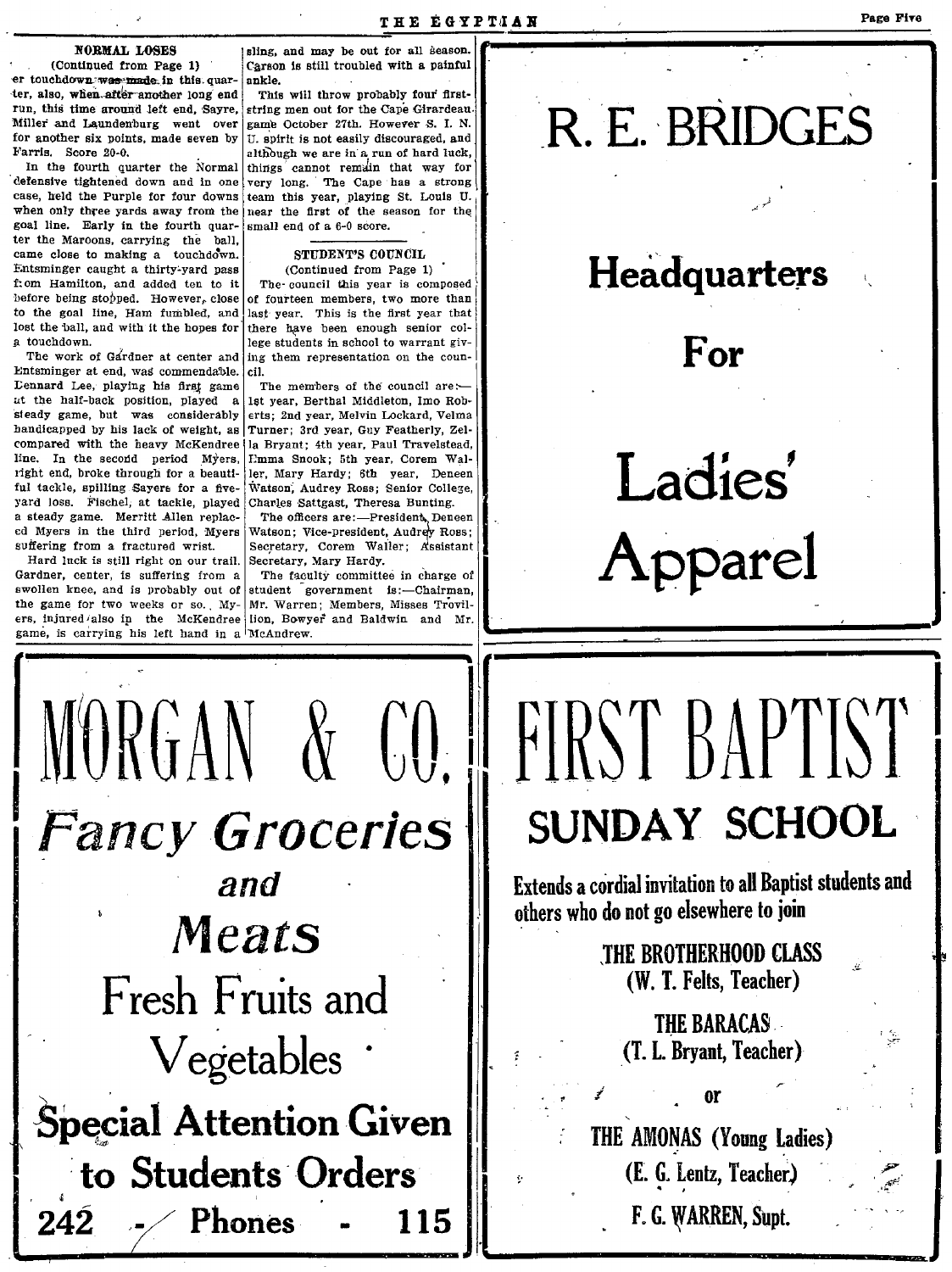## Page Six **THE EGYPTIAN**

## **lOME COMING ARMISTICE DAY**

Plans are going forward for the rst Home Coming to be held by the 19yptian Normal. It 'is intended That more coming to be held by the day for a festival. I was there from the students who hung on my should-<br>rst Home Coming to be held by the day for a festival. I was there from the students who hung on my should-<br>rom now ions an annual affair. For years vusts, from nearly every country on and say, "Just a minute. please. I ther schools have held them and it the stone Explicit Normal. It is intended college visiting Sir Walter's sont intended a page and was ready to come now on to make these celebra-<br>
That morning Walter had showed me thank the search of the solution of the bouse, rich leans of reviving interest of former :udents in the well-being of their as been found to be one of the best<br>
learns of reviving interest of former<br>
learns of reviving interest of former<br>
learns of reviving interest of former<br>
learns of reviving interest of former<br>
learns of their discussed an

laintances where they were left off sparkling fountain. I will speak to Mr. Shryock con-<br>st year or where they were left  $\frac{1}{100}$  is a state of the state of cerning the above mentioned matter. ritten on our minds before the real

njoyable and profitable one. Hon. Williams of the Art Department acted<br>Falter W. Williams, of Benton, one as chairman, and the following of-Valter W. Williams, of Benton, one *t* the best public speakers in IIlin- ficers chosen: Is. has promised to come back as an lumnua and give the address of the ay. In the afternoon at 2: 30 a foot all game with Cape Girardeau will Secretary. e staged-where all the old grads Miss Ruth Keith, Recording Secrerill have a chance to come out and tary. tart rooting where they left off in About twenty-five members were

write to bring somebody along to en-

ell him to bring his uniform along club should see Miss ( $n_d$  wear it. There are forty three jams and join at once. md wear it. , There are forty three lervice men registered in school and lervice men registered in school and **SURSCRIBER'S COLUMN**<br>of the day-together with the four DEAR EDITOR: )f the day-together with the four ever been in school. A special invithese will all be out in the uniform<br>
of the day-together with the four DEAR EDITOR:<br>  $\frac{1}{2}$  are  $\frac{1}{2}$  and  $\frac{1}{2}$  are  $\frac{1}{2}$  and  $\frac{1}{2}$  are  $\frac{1}{2}$  are  $\frac{1}{2}$  are  $\frac{1}{2}$  are  $\frac{1}{2}$  are  $\frac{1}{2}$ 

Walter Vivian's lawn, one summer:  $\frac{I_{\text{III}}}{I_{\text{II}}}$  copy of the egy ptain. Hence,  $\frac{I_{\text{III}}}{I_{\text{II}}}$ day for a festival. I was there from  $\frac{1}{1}$  the students who hung on my shouldcollege visiting  $\text{Sir}$  Walter's  $\text{son}$ , the read slower than I. So when I

chronicle of their deceased ancester,  $\begin{cases} \text{uast, so} & \text{wounds as } y, \text{u}, \text{cone} \\ \text{Sir} & \text{Ralph.} \end{cases}$  The book dealt  $\text{win} \begin{cases} \text{come on, You read so slow?} \\ \text{can't you see the result?} \end{cases}$  Some were deeds of knights and also of a fair lma Mater. Particularly in a Nor-<br>all school the students came in fast lady who dared to stand forth, with some because I did not turn fast lady who dared to stand forth, with lal school the students come in for an army of her own sex, and defv' some because I did not turn fast<br>iort time and then go on to some an annosing bing. While I was sill an army of two still nort time and then go on to some an opposing king. While I was still reached my room to read with any<br>ther institution to get higher work rapt in the story of this famous wo- catisfaction. Hed we all hear town to nd forget all about the school that  $\begin{vmatrix} \text{map} & \text{in} & \text{in} \\ \text{man} & \text{water} & \text{suggested} & \text{that} \end{vmatrix}$  was working to read at the same note how nice and ave them their start on the road to the abbey where Aunt Elizabeth, homogeneous and the same rate how nice and pward. The abbey where Aunt Elizabeth, harmonious our little group would<br>pward. through a park of startling beauty, udents who have been here before which was surrounded by gorgeous scriber Intents who have been here before which was surrounded by gorgeous scriber.<br>
1 ocne back and renew the old ac- flowers: in the genter bubbled a T will speak to Mr. Shryock con-<br>
1 will speak to Mr. Shryock con-

where groups were enjoying the view intuiting of such weighty matters  $\frac{1}{2}$  resets  $\frac{1}{2}$  ratios is the Islamid ing of such weighty matters It the associations formed while in and sports. When I noticed the bust handling of such weighty matters<br>theol—the friendships formed and se sin Belph share their heads. I permit me to offer a suggestion by thool-the friendships formed and of Sir Ralph above their heads, I permit me to offer a suggestion by ... It those things we have passed be-<br>
in the time when life means any- the book. Lilia declared that many  $\vert$  ent. You will receive your copy each<br>
ing to us. It is all right to make such hadden lined to day and that is Tu ling to us. It is all right to make such ladies lived to-day, and that if  $\begin{bmatrix} \text{These} & \text{The following}\\ \text{Four fields when } \text{The original theorem}\end{bmatrix}$ llars, to succeed in business or a she were a princess she would es- your friends who are not subscribers, according that this second in this second in the set of the eighth hour, or rofession-but the things that must tablish a female institution, in order until the end of the eighth hour, or<br>ve green in one's mind are the early that the nobility of women might next morning. You have the reve green in one's mind are the early that the nobility of women might next morning. You have the re-<br>use and happiness—all indeliby shine forth. We decided to tell a mainder of the week to acquire the ritten on our minds before the real seven-fold story-each telling his<br>ires and troubles of the work-a-day part in his turn. Lilia was to be the<br>orld have crowded in upon us. It princess and I the rescuing prince. orld have crowded in upon us. It princess and I the rescuing prince. to renew the old handclasp and to  $\frac{1}{1}$  started the tale.

A new enterprise was launched<br>last Tuesday, October 26th, when the The program bas not been entirely last Tuesday, October 26th, when the  $\omega$  ompleted yet but enough has been "Art Appreciation Club" was form-<br>one to assure all that it will be an ally organized. Miss Gladys P. one to assure all that it will be an ally organized. Miss Gladys P.<br>niovable and profitable one. Hon. Williams of the Art Department acted

> Miss Belva Hunter. President. Mr. Dewey Brush, Vice President. Miss Wanda Sizemore, Financial

imes past.<br>Write to someone who has been in en. The purpose of this club is to Write to someone who has been in en. The purpose of this club is to help in the him back-or learn and appreciate throguh meet- $_{0.20}$ ool here and invite him back—or learn and appreciate throguh meet-<br>o someone who is interested in the ings of art exhibitions, American Art. o someone who is interested in the ings of art exhibitions, American Art.<br>'chool and tell everyone to whom you | Various social activities will be held chool and tell everyone to whom you Various social activities will be held<br>vrite to bring somebody along to en-<br>throughout the year. Meetings will oy the day.<br>When you write to any service man are interested in the work of this When you write to any service man are interested in the work of this<br>It him to bring his uniform along club should see Miss Gladys P. Will-

 $^{2}$ aculty members who are ex's. A Mr. Bryant in teaching penman-<br>pordial invitation is extended to all ship demands that all write at the In uniform whether or not they have You know what I mean. I wish you<br>agay heen in school. A special invi- would advocate through your paper tation will be sent to the local post that the members of the faculty, who of the American Legion.  $\Box$  teach reading would use the same

**Prologue-Tennyson's Plan.** They should drill, drill, drill, drill, and the same rate of

A large crowd had gathered on  $\text{Sir}$  is wednesday A. M. when I received





## **Millinery Department and Candy Counter**

**Fall Line of Ginghams Just in**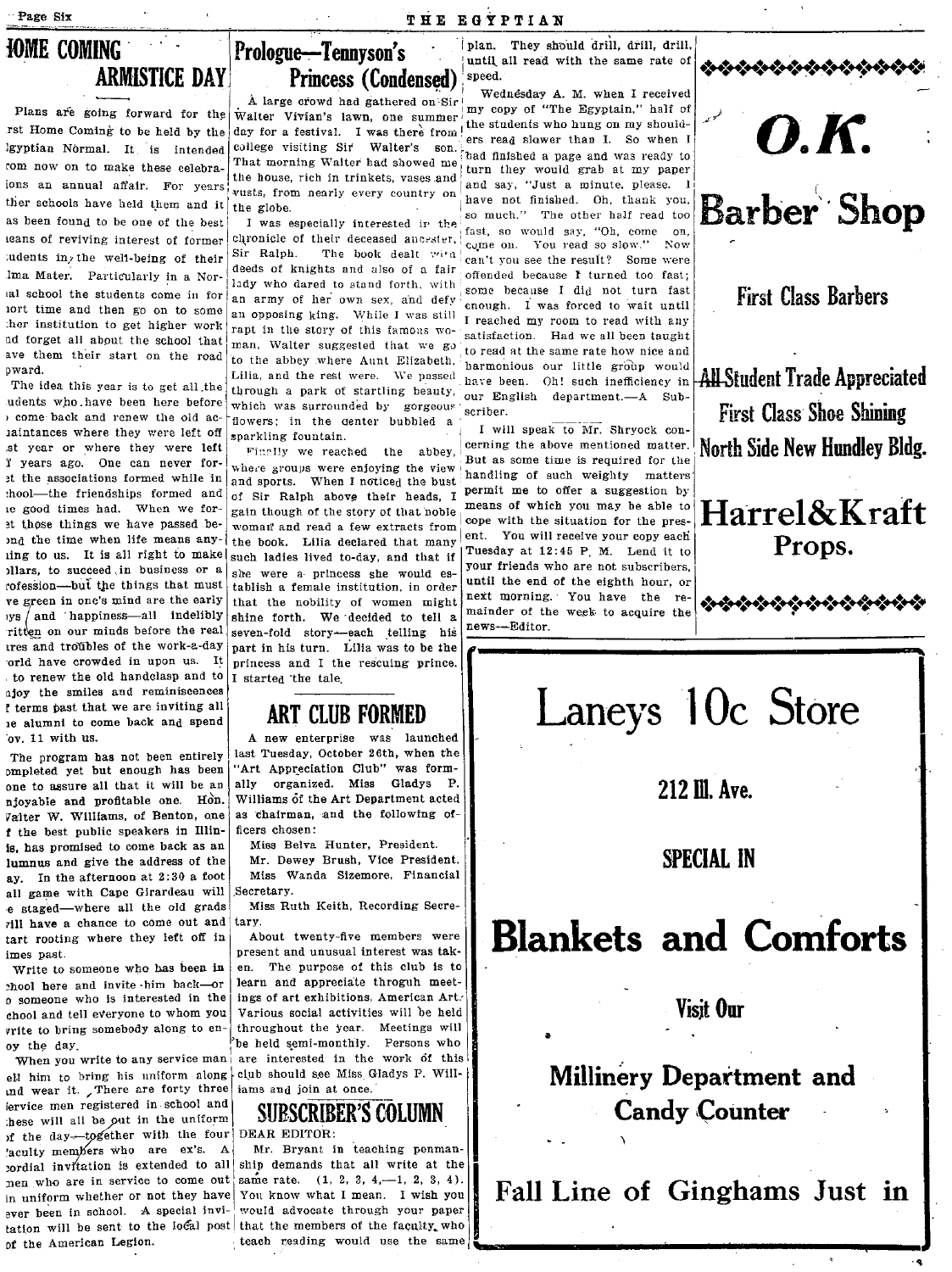### THE EGYPTIAN

## PEP! WE'VE GOT IT!

 $\ddot{\phantom{a}}$ 

Every one that has had "Hark! from the tomb a doleful sound" for a class song, drop it! Wake up! The days of Rip Van Winkle are over and the S. I. N. U. is undergoing a marvelcus resurrection. The Student Council decided that something must be done to revive the spirit of the school. and Friday morning a real pep meeting was held in the gym.

"Slats" Valentine from Marion, and Herbert Davis from Murphysboro, the group around the fire told graveshowed the real enthusiasm in leading yells. And say-Don't forget the tand was there. Coach McAndrews made a talk which was received with applause and cheers. Ted Carson, foot-ball captain, also told us that the coys were doing their best for S. I. N. U.

Deneen Watson, President of the Student Council, was introduced, and he told us we were going to see a big change in the spirit of old S. I. N. U.

Come on! Gang! Leave off those colors of black and drab, and with all the spizzerinctum of the old rah-rah EGYPTIAN-FIVE

days, come out and root at the S. I. N. U.-McKendree game.

Are we weak? No! Are we down-hearted? No! Will we win? \* Yes! Give 'em the lion's roar!  $Gr-r-r-r+1$ 

### JEFFERSON AND MARION COUNTY

The S. I. N. U. students from Jefferson and Marion Counties met at 3:00 P. M. Saturday in front of the Main building. There were twentynine in all. Then began the two mile hike with Warren at the head (alone? No) and Mr. Hunt the chaperone, bringing up the rear.

When we reached the hill the girls iested while the boys scouted the woods for persimmons and returned covered with beggar-lice. A fire was abuilt and soon the wieners were sizzling some from a thirteen-foot pole. The toasted marshmallows between wafers were delicious but-how dry we were!

Before leaving all joined in a circle and told stories. The first was interrupted by a straggler, just arriving, who was duly fed. "The Adventures of a Toad," was fatal for it broke up the party. All started for home and hung together about as well as the parts of the toad.

The student young men's class of the Baptist church entertained the young ladies' class Saturday October 22, with a wiener roast. The young people met at the church corner at 5:30, and hiked to an old camping place for the spread. A roaring fire was soon built, and there was  $\overline{a}$ scramble for sticks upon which roast the wieners.

**WIENER ROAST** 

As the moon came up over the hill yard stories and jokes. Mr. Lentz was awarded the cast-iron shoestrings for telling the best (true?) story, and Ransom Sherretz the aluminum pin cushion for telling the best inires

### SURPRISE DINNER PARTY

A surprise dinner party was given at the home Emilie Kerstine, October 27, in honor of her birthday. The dining room was tastefully decorated in orange and black, and each guest received a Hallowe'en greeting as a favor. The table was heaped with good things to eat, and the girls all wished Emilie many more happy birthdays. Those present were: Grace Eagleston, Agnes Lentz, Aline Neftzger, Bonnie Batson, Ana Huffman, Alice Barrow, Halene Street, Mary Van Sickle, Norma Keen and Emilie Kerstine.

Miss Kerstine has been a member of the S. I. N. U. orchestra for four years.

The Logan Society has had its first meeting this year. The officers elected were Abraham Brandon, President: Elizabeth Krysher, Vice-President, and Bessie Smith, Secretary, The Althenai Society has also had its first meeting and the following officers were elected: President, Hal Hall; Vice-President, Blanche Lentz; Secretary, Roberta MacCracken; Critic, Elliott Pearce; and Usher, Marvin Muckelroy. Both societies have started with a zip and hope to do fine work this year. You are all cordially invited to our programs.

| 1. Instrumental Solo $\ldots \ldots \ldots$                                         |
|-------------------------------------------------------------------------------------|
| , Henrietta Woods!<br>2. Recitation  Alberta McDonaldy<br>3. Biography of Roosevelt |
| Bessie Smith!<br>4. Solo  Ruth Brooks                                               |
| $5.$ Stories of Roosevelt $\ldots$                                                  |
| Raymond Crowell<br>3. Roosevelt as Bird-lover $\ldots \ldots$<br>Helen Etherton     |
| 7. Reading  Ruth Matthews                                                           |

## YE J. H. S. GOSSIP

Junior High and the Sophies clash in the first game of the season. Refereed by Warrich Boos.

Junior High lost the first foot-ball game of the season to the Sophs after a twenty-minute conflict.

Although the "Black Cat All Stars" were no match for the big boys a tight game was played. The scoring was started by Charles Renfro All-Star forward who dropped in a goal immediately after the ball was tinned Then Joe, Lynn and Charles opened their range guns an and although I H. S. with fast plays and clean passing tried to stop the firing the Sonhs were continually plunking the basket. The passing of Rolland B., Charles Goodall and Elliott was a feature and the guarding of Clyde and "Hank" was extremely good in comparison to their weight.

The second quarter Marvin, Bill.

### "Pud" and Hal were run in to take the places of Clyde, "Hank" Rolland and Elliott. The boys put up a stiff fight in the second half and held the Sophies down to a no-score half. The line-up is as follows:

| Sophs, 16                               | G | F     | т  | P |
|-----------------------------------------|---|-------|----|---|
| $Lynn$ McCormack, $c$ 1                 |   | 0     | Û  | A |
| Charles Renfro, f  4                    |   | ъ     | 1  | 2 |
| Joe Hickey, $f$ ,  3                    |   | 0     | 0  | 1 |
| Edward Allen, r g  0                    |   | 0     | 0  | 0 |
| Francis Renfro, $s \t g \t \ldots \t 0$ |   | 0     | б. | 0 |
| $Wm.$ Felts, f  0                       |   | 0     | 0  | 0 |
|                                         |   |       |    |   |
| J. H. S., 4                             | G | F     | т  | P |
| Rolland Bridge, $c_1, \ldots, c_n$      |   | ⋒     | 0  | û |
| Charles Goodall, f  1                   |   | $2$ . | 1  | 2 |
| Elliott Pearce, $f$ $0$                 |   | 0     | 3  | 1 |
| Clyde Crawshaw, $r g$ 0                 |   | 0.    | 0  | 1 |
| Frances Lowden, $s g$ 0                 |   | 0     | 1  | 0 |
| Marvin Muckelroy, f 0                   |   | 0     | 2  | 0 |
| Hal Hall, $f$ 0                         |   | 0     | 0  | 0 |
| Frank Bridges, $r g$ 0                  |   | 0     | 0  | 1 |
| Wh. Ford, $sg$ 0                        |   | 0     | 0  | O |
|                                         |   |       |    |   |

## Jesse J. Winters

## Hole Proof Hose for Ladies.

Hole Proof Sox for Men.

## **Munsing Underwear**

## It's Fine

## **FULL LINE OF SWEATERS**

CARBONDALE CANDY KITCHEN **Manufacturers of Candy and Ice Cream** Carbondale, Illinois